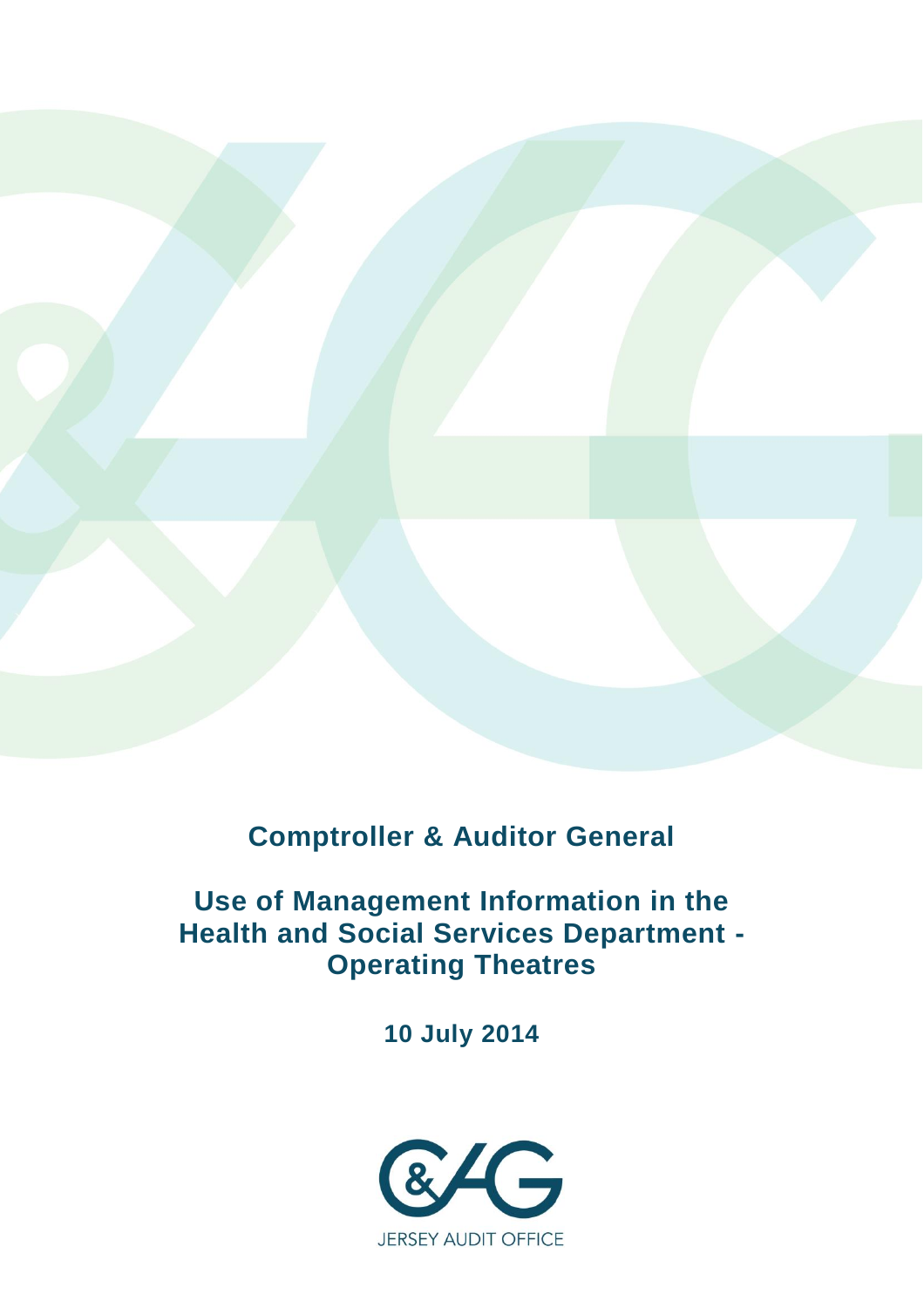## **Use of Management Information in the Health and Social Services Department - Operating Theatres**

## **Introduction**

 $\overline{\phantom{a}}$ 1

- 1.1 Access to relevant and high quality management information allows organisations to make strategic and operational decisions efficiently and effectively.
- 1.2 The Health and Social Services Department (HSSD) is planning significant changes in the way it provides services. The White Paper 'Caring for each other, caring for ourselves' sets out an ambitious programme of change, designed to address current and future challenges. It can be found on the States of Jersey Website<sup>1</sup>. HSSDs aim is to ensure that future services are not only safe, sustainable and affordable but that they meet the needs of Islanders, supporting their health and wellbeing. As part of this, changes to, and significant investment in, acute hospital facilities are planned.
- 1.3 HSSD has recognised the need for management information to underpin health reforms. The HSSD Informatics Strategy 2013-2018 aims to ensure that health informatics (management information) 'is an enabler of wider change, underpinning service reforms contained in the White Paper'. The Strategy includes a commitment to develop integrated reporting of finance, human resources and quality information. Delivery of the strategy has been delayed due to difficulties recruiting key staff.
- 1.4 This review focuses on the use of management information in one area of acute hospital performance, the use of operating theatres. Operating theatres are relatively expensive to build, equip, and run: in 2014 the revenue budget for the Theatres and Anaesthesia Division is nearly £12m, 10 percent of the General Hospital's budget. The Division recognises that, to plan and to manage these resources effectively and efficiently, it needs high quality information, including on how its operating theatres are utilised.

[http://www.gov.je/SiteCollectionDocuments/Health%20and%20wellbeing/C\\_CaringforYourself](http://www.gov.je/SiteCollectionDocuments/Health%20and%20wellbeing/C_CaringforYourselfCaringforEachOtherWhitePaper_CS_20120524.pdf) [CaringforEachOtherWhitePaper\\_CS\\_20120524.pdf](http://www.gov.je/SiteCollectionDocuments/Health%20and%20wellbeing/C_CaringforYourselfCaringforEachOtherWhitePaper_CS_20120524.pdf)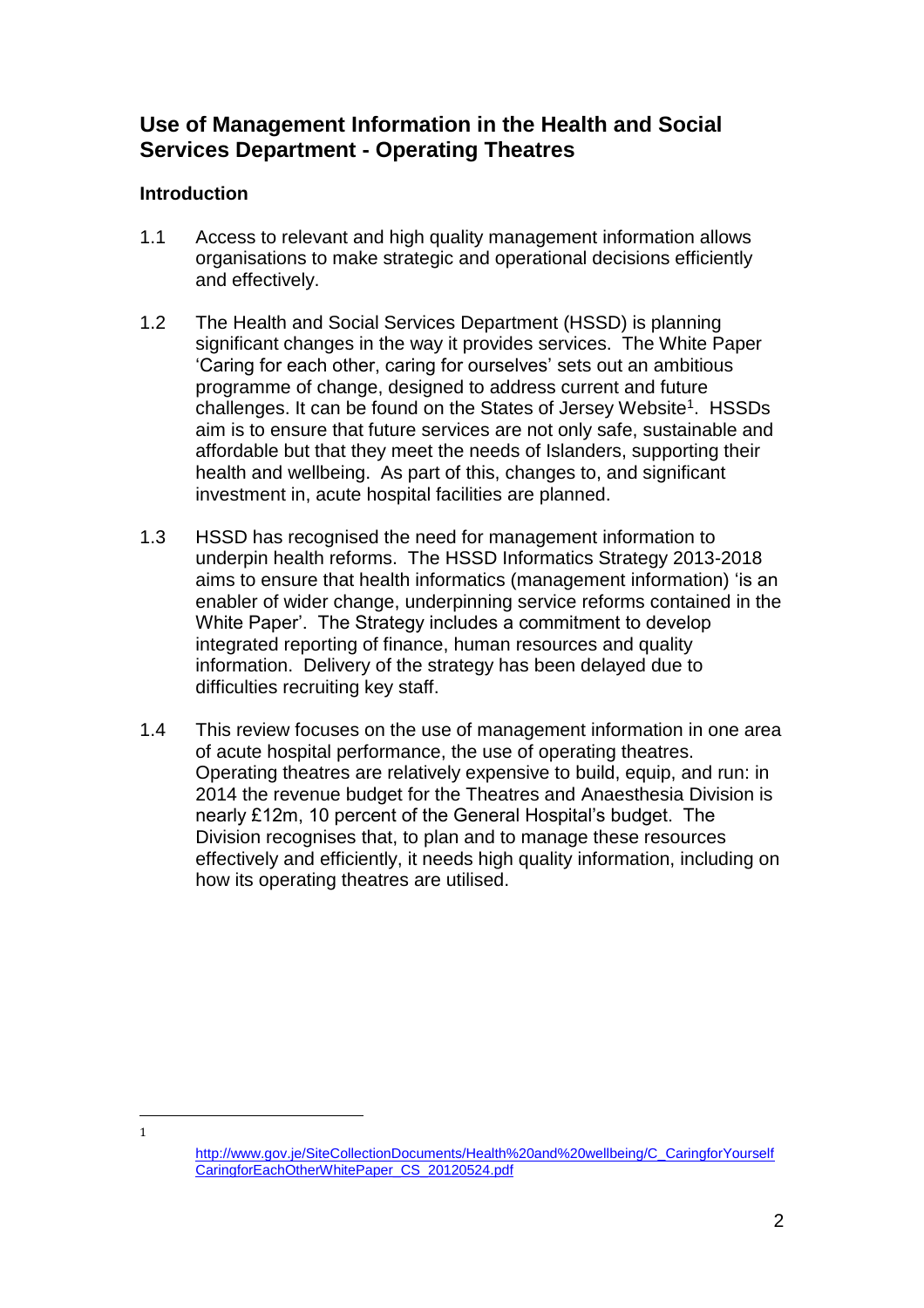## **Objectives and scope of this review**

- 2.1 The report covers the extent to which HSSD:
	- Identifies relevant information needed to manage operating theatre utilisation;
	- Ensures the quality of management information for operating theatre utilisation; and
	- Uses management information about operating theatre utilisation effectively.
- 2.2 The review considers routine operating sessions, covering both private and States of Jersey funded patients in the four main theatres, two day-case theatres and the endoscopy suite.
- 2.3 The review does not extend to the theatre dedicated to maternity services. Nor does it assess actual performance of operating theatres and whether that compares well with good practice.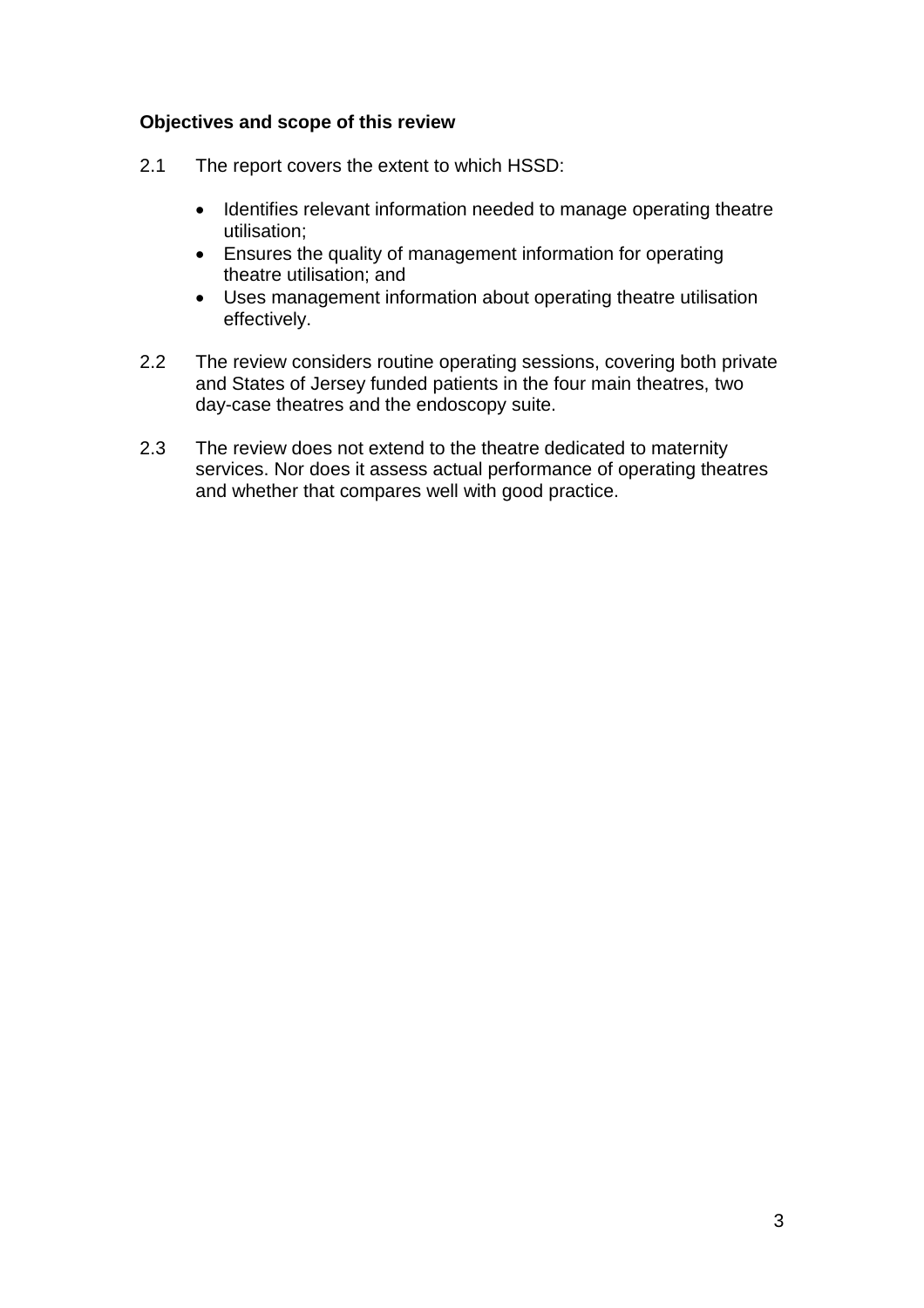## **Identifying relevant management information needs**

- 3.1 Useful information needs to relate to the objectives of the organisation. Failure to collect information that relates to organisational objectives impedes the ability to determine whether those objectives are being achieved and increases the risk of poor value for money.
- 3.2 The strategic objectives for HSSD as a whole are set out in its Business Plan. The improvement of health and social well-being of the population is to be secured by:
	- *1. Redesign of the health and social care system to deliver safe, sustainable and affordable services;*
	- *2. Improved health outcomes by reducing the incidence of mortality, disease and injury;*
	- *3. Improved customer experience;*
	- *4. Promotion of an open culture based on good clinical and corporate governance and an emphasis on safety; and*
	- *5. Effective management of HSSD budget in accordance with the Medium Term Financial Plan.*
- 3.3 The objectives for the Theatres and Anesthesia Division, set out in its divisional Business Plan, do not link directly to HSSD objectives: the language and the headings used are different. This creates a somewhat confused starting point for identifying the management information that the Division needs in order to demonstrate its contribution to HSSD's overall objectives.
- 3.4 Furthermore, the Theatres and Anesthesia Division objectives are inadequately outcome-focused and there is some confusion between tasks, targets, deliverables and success measures. As a result there is a risk that management information does not adequately support the delivery of desired outcomes.
- 3.5 The Theatres and Anesthesia Division's Business Plan includes some Key Performance Indicators (KPIs) which, when appropriate objectives are agreed, can be built upon. However, the range of KPIs is currently limited.
- 3.6 KPIs should encompass:
	- What the Division is seeking to achieve (its objectives); and
	- The things it wants to avoid happening (driven by risk logs).
- 3.7 KPIs can cover:
	- Economy e.g. elements of cost of theatre provision;
	- Efficiency e.g. cost per case, staff productivity; and
	- Effectiveness e.g. clinical outcomes, patient experience.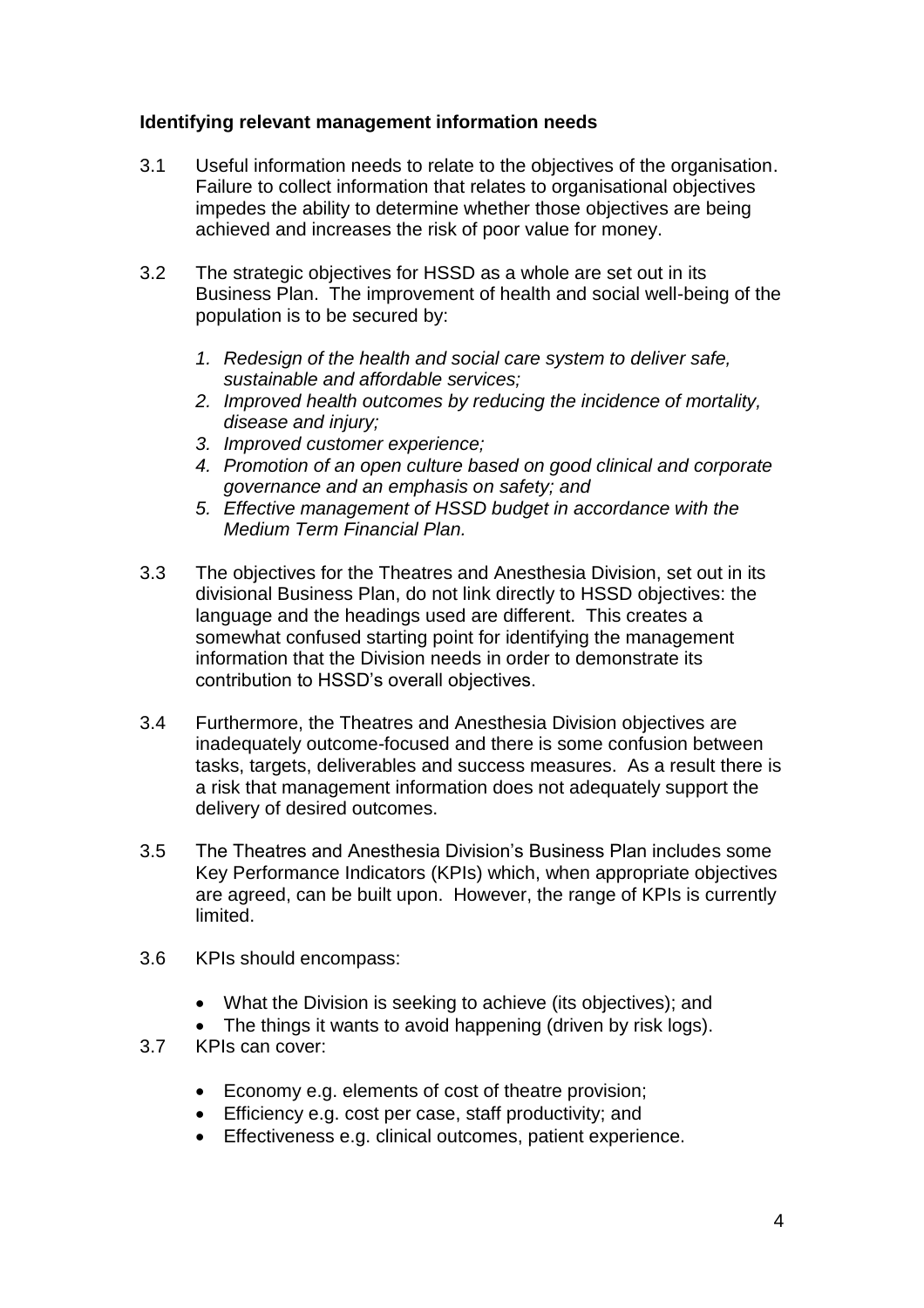3.8 KPIs work best when targets and tolerances are set providing a focus for performance to support agreed objectives.

## **Recommendations**

- **R1** Update the Theatres and Anesthesia Division Business Plan to:
	- Align objectives clearly to HSSD Business Plan objectives; and
	- Include appropriate outcome-focused objectives.
- **R2** Identify appropriate KPIs measuring economy, efficiency and effectiveness.
- **R3** For each KPI set appropriate targets and tolerances to support delivery of objectives.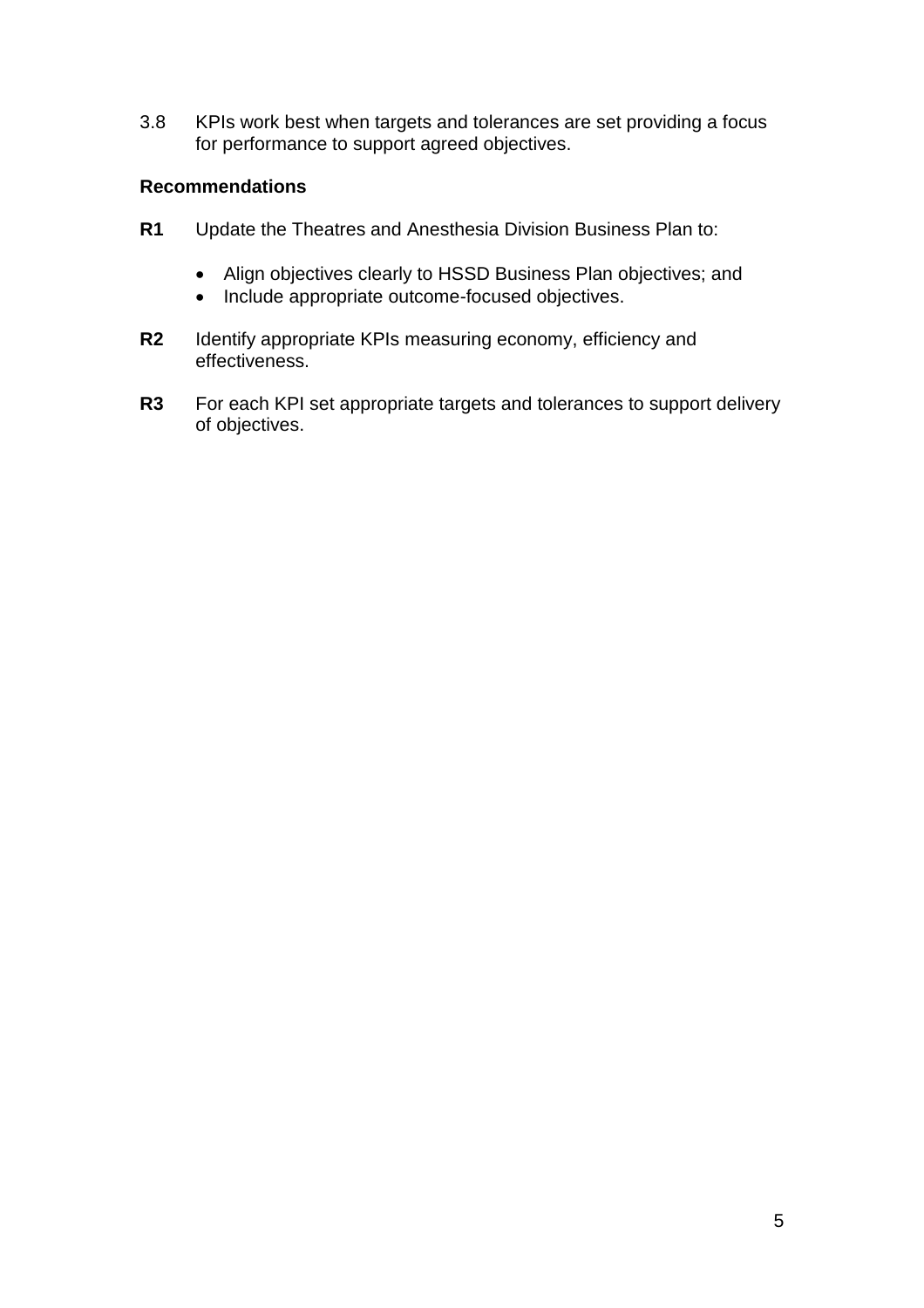## **Ensuring data quality**

- 4.1 Information for decision-making is most useful when derived from high quality data. Where data is of a low quality there is an increased risk that decisions are made which do not promote organisational objectives. There is also a risk that information derived from the data is ignored in decision-making.
- 4.2 Data quality has a number of attributes (see Exhibit 1).

| <b>Attribute</b>   | <b>Meaning</b>                                                                                                                                                                                                                                                     |
|--------------------|--------------------------------------------------------------------------------------------------------------------------------------------------------------------------------------------------------------------------------------------------------------------|
| Accuracy           | Data should provide a clear representation of activity, in<br>sufficient detail, captured once only as close to the point<br>of activity as possible.                                                                                                              |
| Validity           | Data should be recorded and used in accordance with<br>agreed requirements, rules and definitions to ensure<br>integrity and consistency.                                                                                                                          |
| <b>Reliability</b> | Data collection processes should be clearly defined and<br>stable to ensure consistency over time.                                                                                                                                                                 |
| <b>Timeliness</b>  | Data should be collected and recorded as quickly as<br>possible after the event or activity and should remain<br>available for the intended use within a reasonable or<br>agreed time period.                                                                      |
| Relevance          | Data should be relevant for the purposes for which it is<br>used. Data requirements should be clearly specified and<br>regularly reviewed to reflect any changes in needs. The<br>amount of data collected should be proportionate to the<br>value gained from it. |
| Completeness       | Data should be complete and not contain redundant<br>records.                                                                                                                                                                                                      |
| Compliance         | Data should comply with statutory requirements on data<br>protection and data security.                                                                                                                                                                            |

## **Exhibit 1: Attributes of data quality**

Source: Developed from *Improving information to support decision making: standards for better data quality* Audit Commission (2007).

- 4.3 Data on the utilisation of operating theatres is drawn from key operational computer systems:
	- In June 2012 a new Patient Administration System (PAS), TRAKcare, was implemented across the hospital. This did not contain a theatre utilisation module but HSSD's Clinical Lead for Informatics, who is an anesthetist, worked with theatre nurses to develop one that was implemented in October 2012. This module is used for the main operating theatres, day surgery unit, minor operations room and maternity theatre; and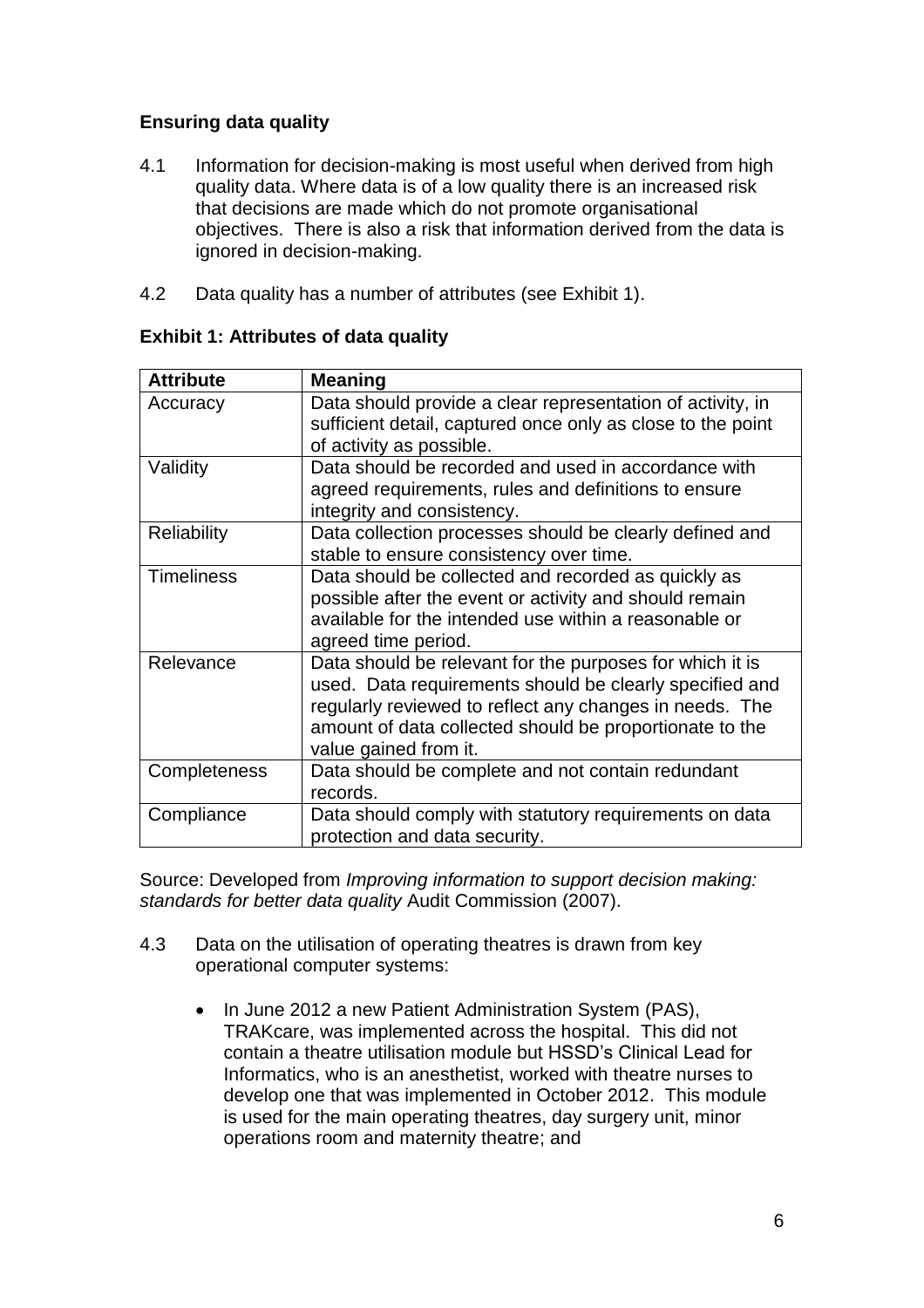- In early 2014, management of the endoscopy suite was switched from TRAKcare to the Endobase Olympus system, securing alignment with the system for equipment tracking and sterilisation. This system has the capability to provide endoscopy suite utilisation reports but this function is not yet fully implemented to meet Divisional information needs.
- 4.4 There are significant weaknesses in the arrangements for securing data quality for theatre utilisation in TRAKcare (See Exhibit 2).

#### **Exhibit 2: Weaknesses in arrangements for securing data quality for theatre utilisation**

| <b>Finding</b>                                   | <b>Attributes affected</b> |
|--------------------------------------------------|----------------------------|
| Responsibilities for data entry are not always   | Accuracy                   |
| met. For example, analysis undertaken by         | <b>Reliability</b>         |
| HSSD's Clinical Lead for Informatics, shows      | Completeness               |
| significant deterioration since TRAKcare was     |                            |
| launched in the Day Surgery Unit's recording of  |                            |
| the time a theatre session actually starts. This |                            |
| can be different from the time the session is    |                            |
| planned to start and is a key data item in       |                            |
| calculating utilisation.                         |                            |
| There is no agreed 'minimum data set'. For       | Validity                   |
| example, theatre staff provide varying levels of | <b>Reliability</b>         |
| detail about session timing, timing of specific  | Relevance                  |
| patient procedures within that session and       |                            |
| phases of specific patient care.                 |                            |
| Some key data definitions are not in place. This | Validity                   |
| means that staff entering data use different     |                            |
| interpretations of when, for example,            |                            |
| 'anaesthetics time' begins and ends.             |                            |
| Completion of key data and information fields is | Validity                   |
| not mandatory. The TRAKcare system does not      | <b>Timeliness</b>          |
| require the user to complete some data fields    | Completeness               |
| that are important to managing resources e.g.    |                            |
| the reason for late starts or late finishes.     |                            |
| Responsibility for the accuracy of coding of     | Accuracy                   |
| theatre procedures is not well established. This |                            |
| leads to an enhanced risk of inaccurate data.    |                            |
| There are inadequate arrangements for            | Accuracy                   |
| promoting and testing the quality of data.       | Completeness               |

4.5 As a result TRAKcare is providing inadequate management information about operating theatre utilisation to support decision-making.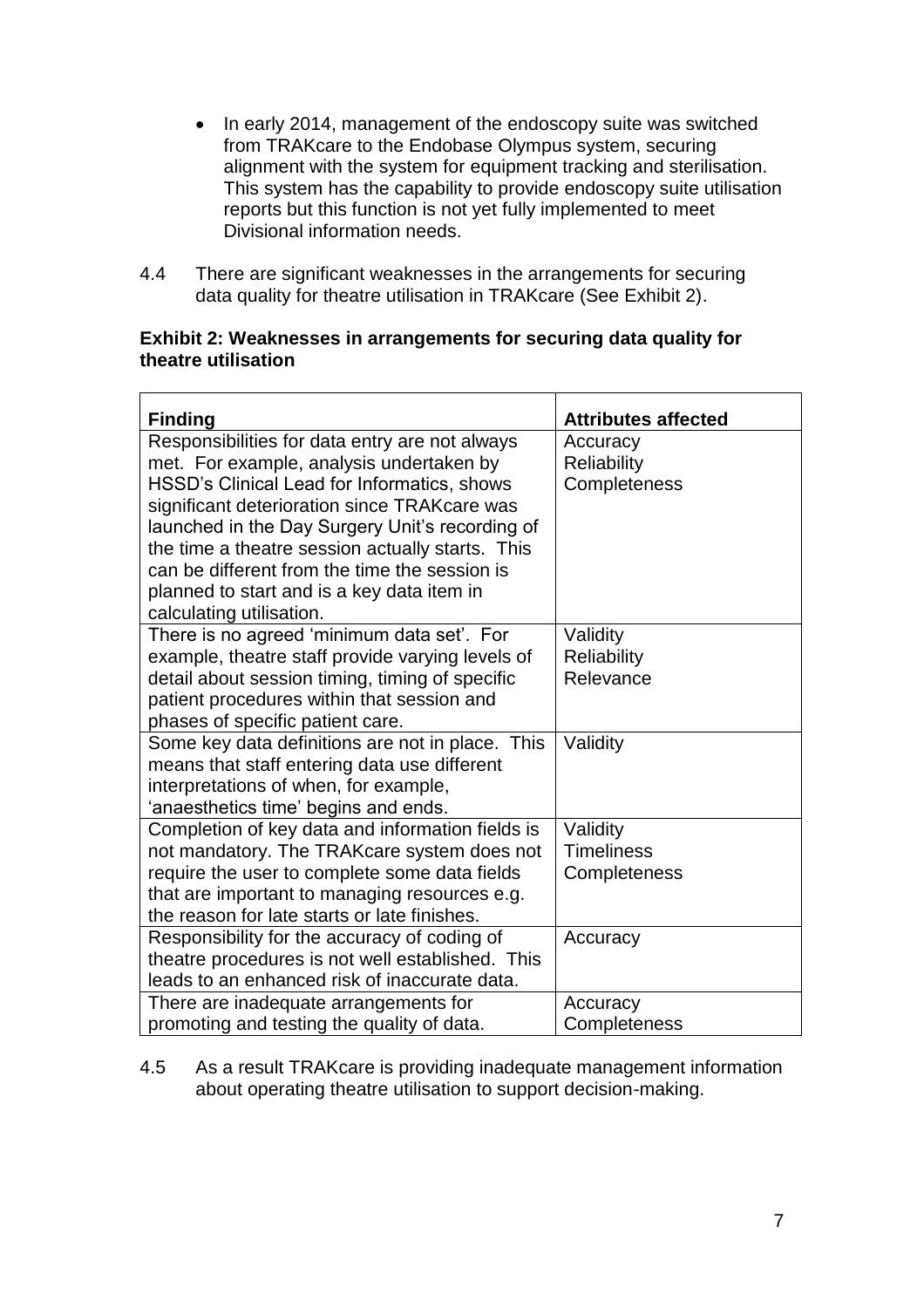- 4.6 HSSD uses the 'Datix' system to capture information about, and to manage, patient safety risks. The Division uses this to report on, for example, cancelled operations, returns to the theatre and missing equipment. All staff have access to the Datix system. However, there are no arrangements for routinely collecting other 'softer' information, for example from every-day observations of how operating theatres are used, from all staff groups. As a result management information might be incomplete.
- 4.7 I understand that the hospital is in the process of appointing a data lead who will be responsible for improving data quality, including within the Theatres and Anaesthesia Division.

### **Recommendations**

- **R4** Develop and utilise management information reporting capability for the Endobase Olympus system used in the endoscopy suite.
- **R5** Establish and reinforce clear accountabilities for the completeness and accuracy of data entry.
- **R6** Further develop and utilise TRAKcare's management information reporting by:
	- Establishing and implementing a 'minimum data set';
	- Adopting clear data definitions in all areas; and
	- Establishing mandatory data and information fields.
- **R7** Implement arrangements for promoting and testing the quality of data.
- **R8** Establish and implement arrangements to actively collect softer information from all relevant staff groups about operating theatre utilisation in order to feed management information.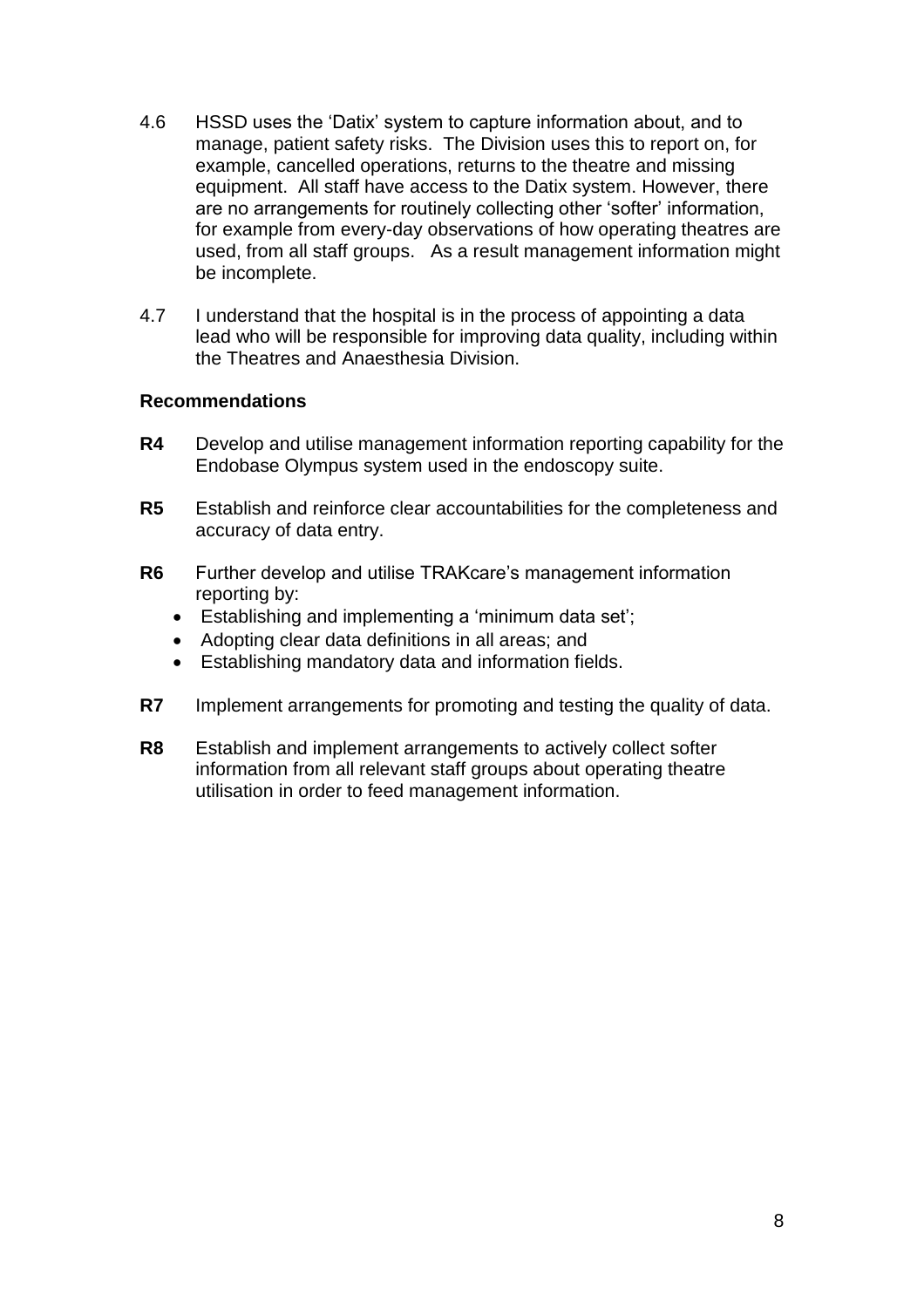### **Using management information about operating theatre utilisation effectively**

5.1 Good quality data is most valuable when it is compiled, reported and used appropriately to provide management information to support evidence-based decision-making.

## *Compiling management information*

5.2 The hospital's Information Systems Manager, in response to requests from the Division, calculates operating theatre utilisation rates:

> Utilised time in normal working hours \_\_\_\_\_\_\_\_\_\_\_\_\_\_\_\_\_\_\_\_\_\_\_\_\_\_\_\_\_\_\_\_\_\_\_\_\_\_\_\_\_\_\_\_

'In hours' utilisation rate  $=$ 

Available time in normal working hours

5.3 There are weaknesses in the current derivation of both components of this indicator which reduce the value of the indicator to decision makers (see Exhibit 3).

| <b>Component</b>                             | Weakness                                                                                                                                                                                                                                                                                                                                                    | <b>Implication</b>                                                                                                                                                                                                                                                                                |
|----------------------------------------------|-------------------------------------------------------------------------------------------------------------------------------------------------------------------------------------------------------------------------------------------------------------------------------------------------------------------------------------------------------------|---------------------------------------------------------------------------------------------------------------------------------------------------------------------------------------------------------------------------------------------------------------------------------------------------|
| Utilised time in<br>normal working<br>hours  | Where information on the<br>'actual start' and/or 'actual end'<br>times for a theatre list is<br>missing, the time used is<br>estimated using a default of 30<br>minutes per patient on the list.                                                                                                                                                           | Accuracy is reduced.                                                                                                                                                                                                                                                                              |
| Utilised time in<br>normal working<br>hours  | Where 'actual start' and 'actual<br>end' times are completed for<br>each session, any gaps in<br>patient-flow during the session<br>are not taken into account.                                                                                                                                                                                             | The indicator fails to<br>capture down-time that<br>could potentially be used.                                                                                                                                                                                                                    |
| Available time<br>in normal<br>working hours | 'Available time' is not calculated<br>from 'planned start' and<br>'planned end' times for each<br>theatre session (even though<br>TRAKcare has the capacity to<br>measure these). Instead, a<br>figure of 146 hours per theatre<br>per calendar month is used,<br>reduced to take account of<br>planned week-day closures, for<br>example on Bank Holidays. | As the number of<br>weekdays per month<br>varies, there is an<br>inherent inaccuracy in this<br>measure.<br>As the potential number<br>of working hours per<br>month on average<br>exceeds 146, there is a<br>downward bias in<br>'available time' and<br>upward bias in the<br>utilisation rate. |

## **Exhibit 3: Weaknesses in derivation of 'In hours' utilisation rate**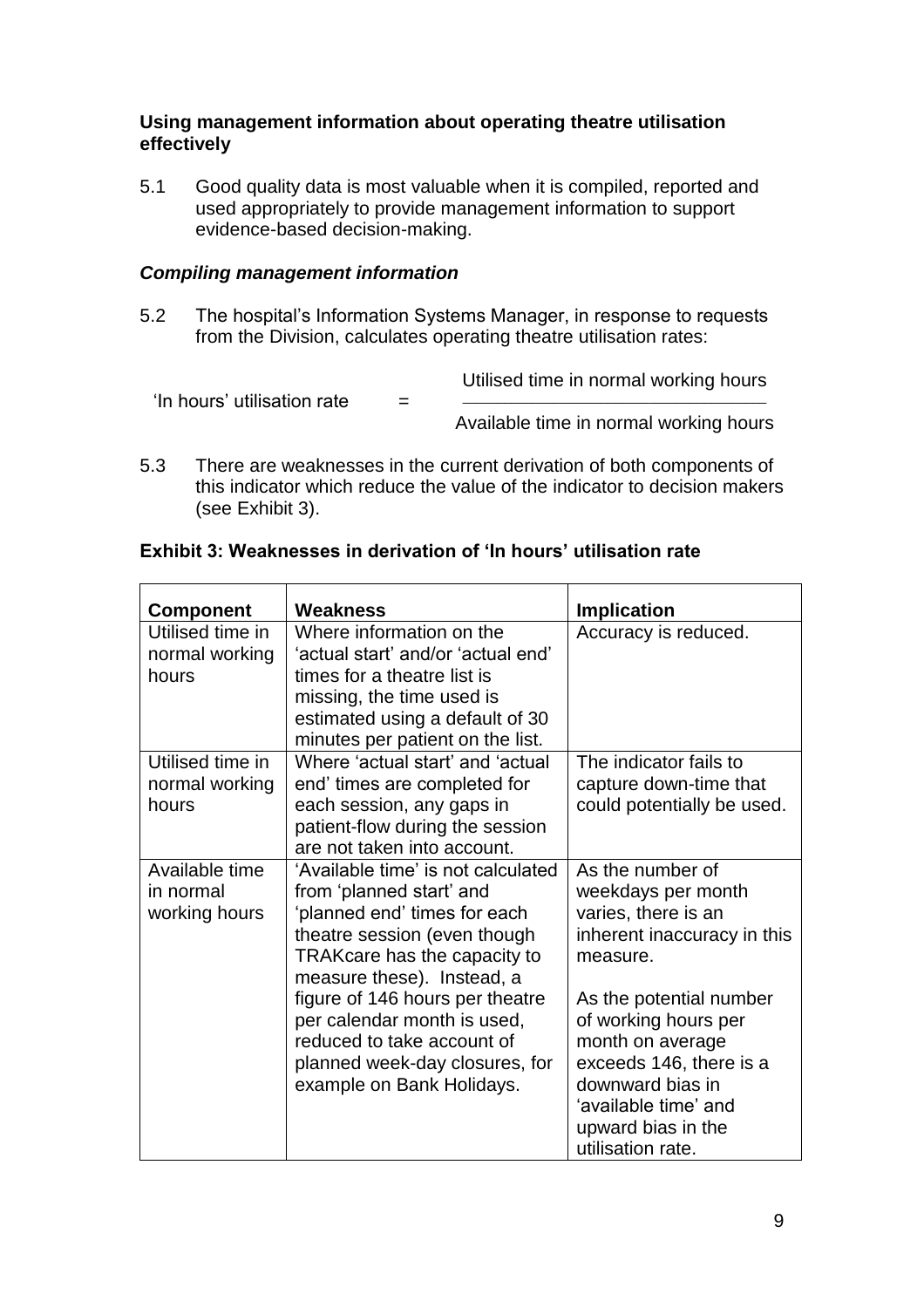5.4 The equivalent indicator for Theatre 4 (the emergency theatre), and for other emergency activity undertaken, is not routinely calculated, meaning that such activity is not routinely monitored or managed.

## **Recommendations**

- **R9** Collect information on gaps between patients during lists and amend the calculation of the utilisation rate performance indicator to account for this 'lost' time.
- **R10** Amend the calculation of the utilisation rate performance indicator to reflect actual available time in each theatre for each calendar month.
- **R11** Agree performance information required for Theatre 4 and other emergency activity, implement systems to collect it and routinely prepare an appropriate performance indicator.

## *Reporting management information*

- 5.5 The Theatres Management Group (TMG), that comprises senior clinicians, divisional managers and information managers, considers utilisation information quarterly. There are no mechanisms for including all theatre users in discussions about utilisation rates: as a result the potential use of the information to drive change in practices and improve utilisation is reduced.
- 5.6 Information is currently presented graphically, tracking utilised time and available time for each calendar month on a rolling 12-month basis, disaggregated to individual theatres and grouped for the main theatres and the day surgery theatres. The graphs are supported by spreadsheets that, for the main operating theatres and day surgery, provide a summary of under- and over-running sessions with reasons (where available).
- 5.7 Performance against the Division's Business Plan KPIs is presented in a 'dashboard'. This includes recording utilisation performance against KPIs such as unused lists, late starts and late finishes, with targets and tolerances set for each indicator. However:
	- there is no KPI for early finishes or short lists, although these are an indication of potential under-utilisation of resources and are frequently discussed at TMG meetings;
	- some of the KPIs are not adequately linked to underlying drivers of performance. For example, 'Did Not Attends' (where the patient does not arrive on the day) and 'cancelled patients' (including where the clinician cancels the patient from the list, for clinical or other reasons) are reported as one figure, although the drivers of 'Did Not Attends' and cancellations may be very different;
	- KPIs are not measured at specialty level e.g. orthopaedics which reduces the value of the information to drive change.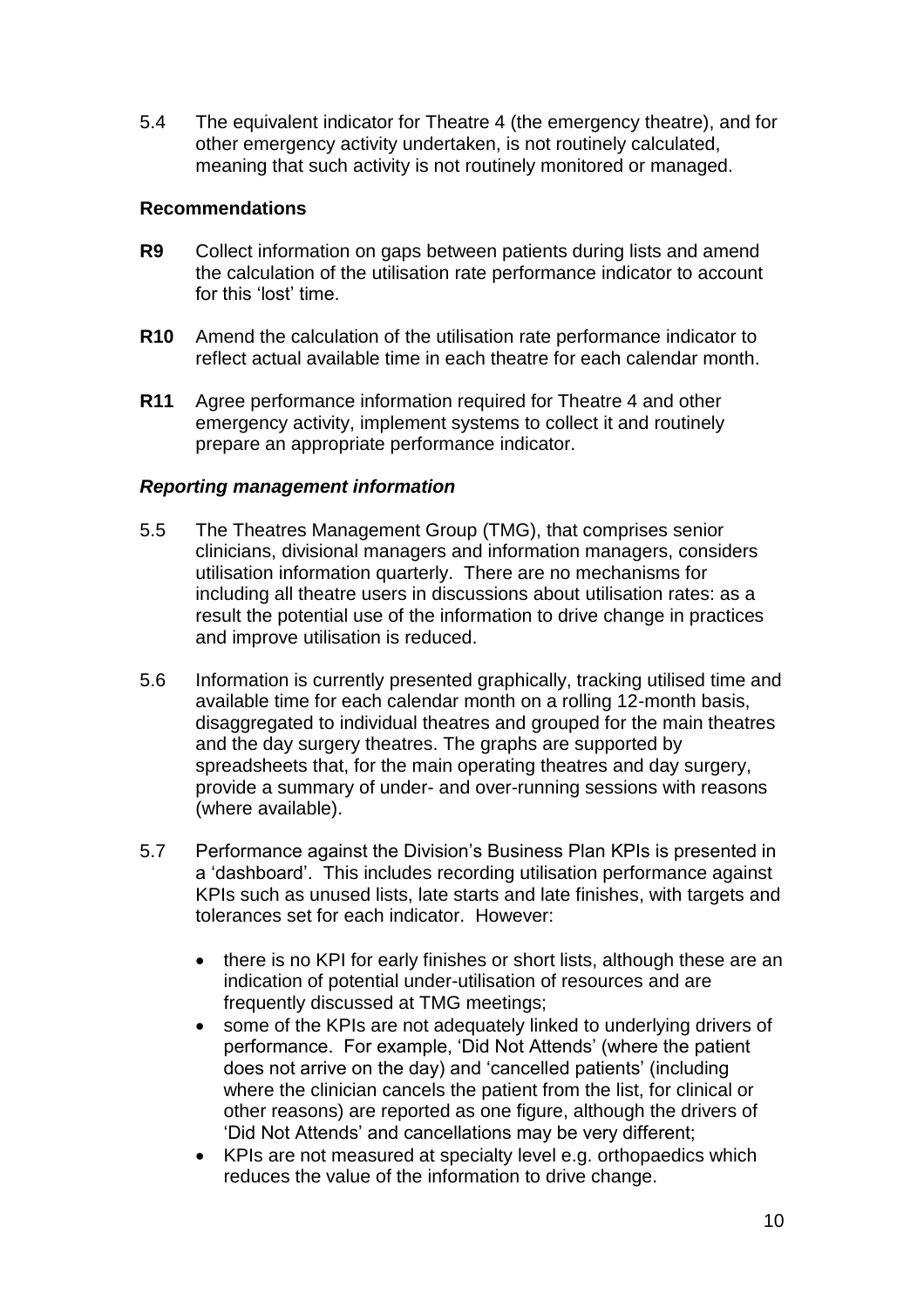5.8 The Hospital's Operational Management Group is currently working to improve the usefulness of all its Divisional dashboards.

## **Recommendations**

- **R12** Disseminate relevant management information more widely and provide training on its use.
- **R13** Review KPIs to align with business needs, including considering:
	- Introducing a KPI for early finishes and short lists;
	- Amending KPIs to help monitor and manage specific issues e.g. by reporting 'Did Not Attends' and 'cancelled patients' separately; and
	- Disaggregating some KPIs to specialty level.

### *Using management information on a day to day basis*

- 5.9 There are some specific uses of data and management information from the operating theatre utilisation module of TRAKcare that are working well. For example, data is used by individual clinicians to demonstrate their experience of certain procedures to support their appraisal and professional development.
- 5.10 However, the potential of TRAKcare data and management information are not consistently exploited to best effect. Understanding how long a patient procedure is likely to take is important in planning and scheduling theatre time. If data is properly completed, TRAKcare can show the typical time each consultant surgeon takes for a procedure. Where this is possible, 'profiling' of individual consultants' use of time enables a better 'fit' of patients on lists and reduces under- or overbooking. However, even where the necessary information is available, this is not yet routinely used.

### **Recommendations**

**R14** Use the full potential of data from TRAKcare, including to calculate consultants' typical procedure times, to inform scheduling of patients for theatre.

### *Using management information to inform longer-term planning*

5.11 Increases to operating theatre capacity are planned: two semipermanent operating theatres are to be built, enabling one of the existing theatres to be dedicated to maternity; and the draft Medium-Term Financial Plan for 2016-19 includes consideration of a move towards a 12 hour surgery day. A six-day working week for operating theatres is also under discussion. But making informed decisions on the requirements for and use of operating theatre capacity requires good quality information on operating theatre utilisation that is not currently available.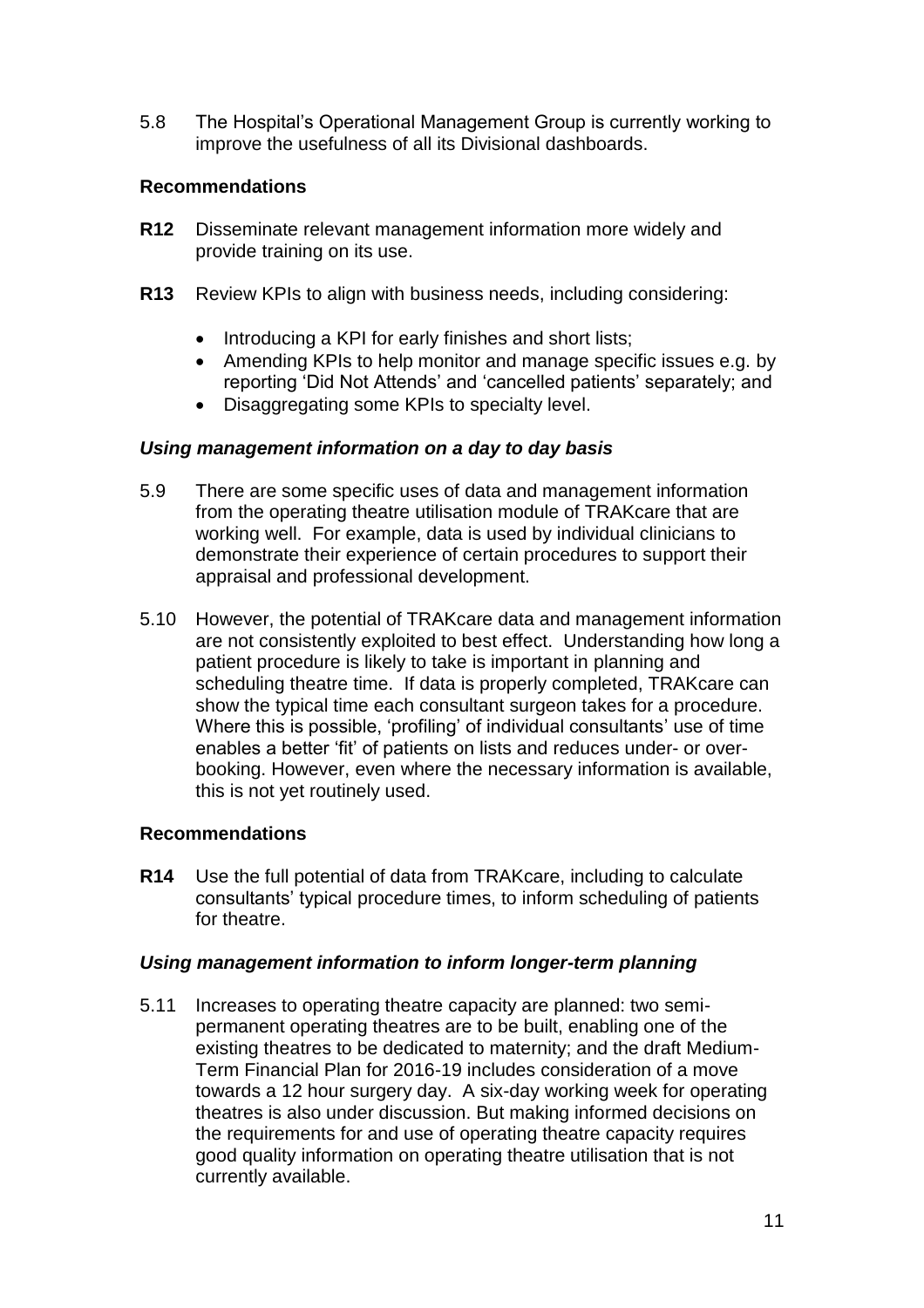5.12 Deciding on whether clinical procedures are undertaken on or off the Island is predominantly driven by clinical safety and then by affordability. Information about the cost of individual patient procedures is important in supporting decisions on affordability. Cost information is not routinely captured or matched to activity information to inform decisions. Work to model the impact of different interventions and changes in service delivery on the costs of patient pathways is being piloted in cardiology. The current modeling is relatively crude, relying as it does on poor quality data on theatre utilisation. HSSD is considering a number of opportunities to improve costing information and has recently appointed a full-time accountant to focus on the cost of individual patient procedures.

### **Recommendations**

- **R15** As data quality improves, expand the use of data and management information to inform longer-term decision-making.
- **R16** Prioritise development of the capacity to use cost information alongside activity information to inform decision-making.
- **R17** Ensure decisions on the future requirements for, and use of, operating theatre capacity are made - and where necessary revisited - using high quality theatre utilisation information.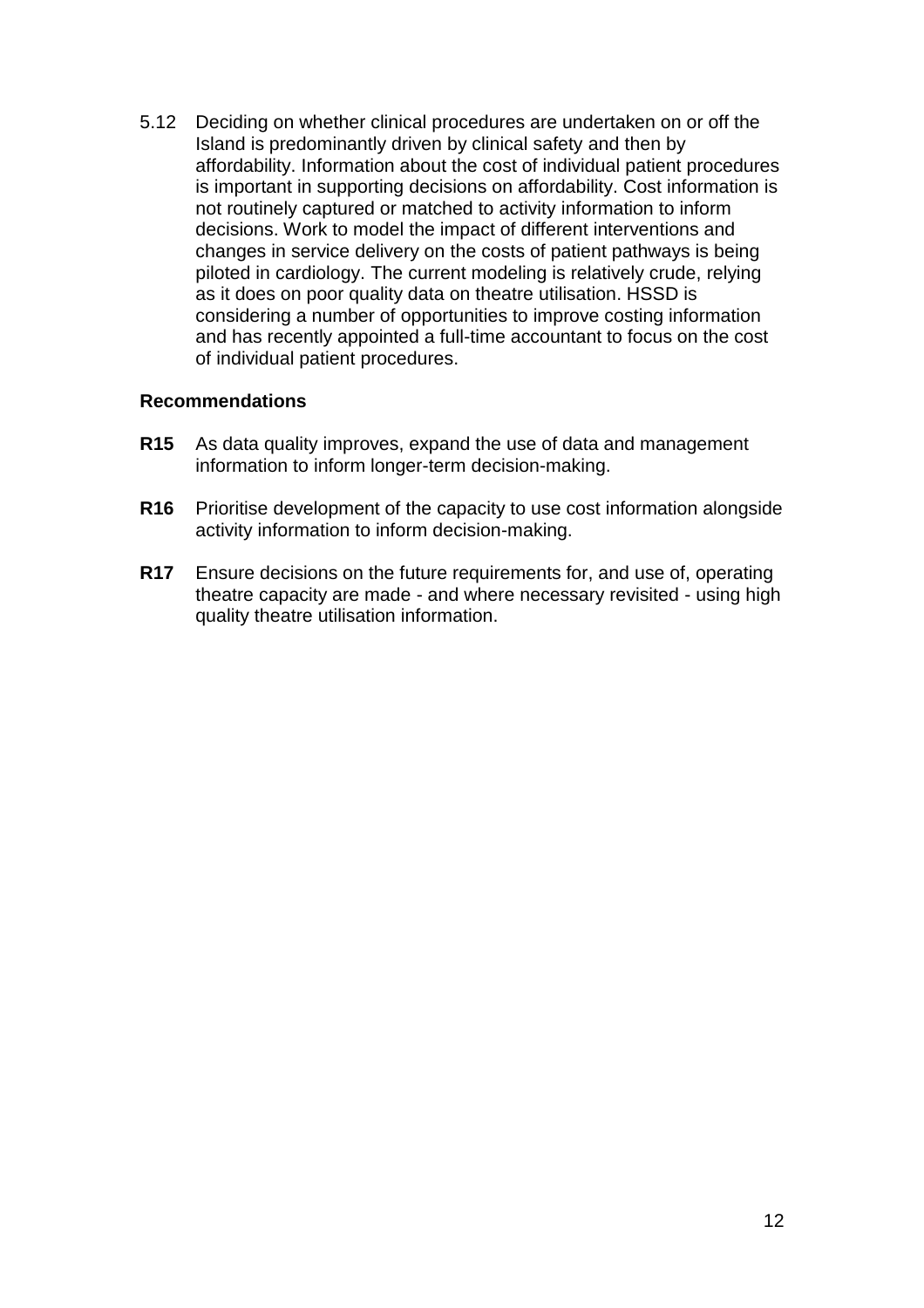## **Conclusion**

- 6.1 The Theatres and Anesthesia Division recognises that there are weaknesses in its management information, including in respect of theatre utilisation. The HSSD Informatics Strategy sets out the Department's ambition for high quality management information and the Action Plan seeks to address known weaknesses.
- 6.2 Improvements to management information should be seen as a priority. Operating theatres are an expensive resource and evidence-based decision-making requires identification of relevant information needs, as well as improvements in the arrangements for securing data quality and effective use of the resulting management information.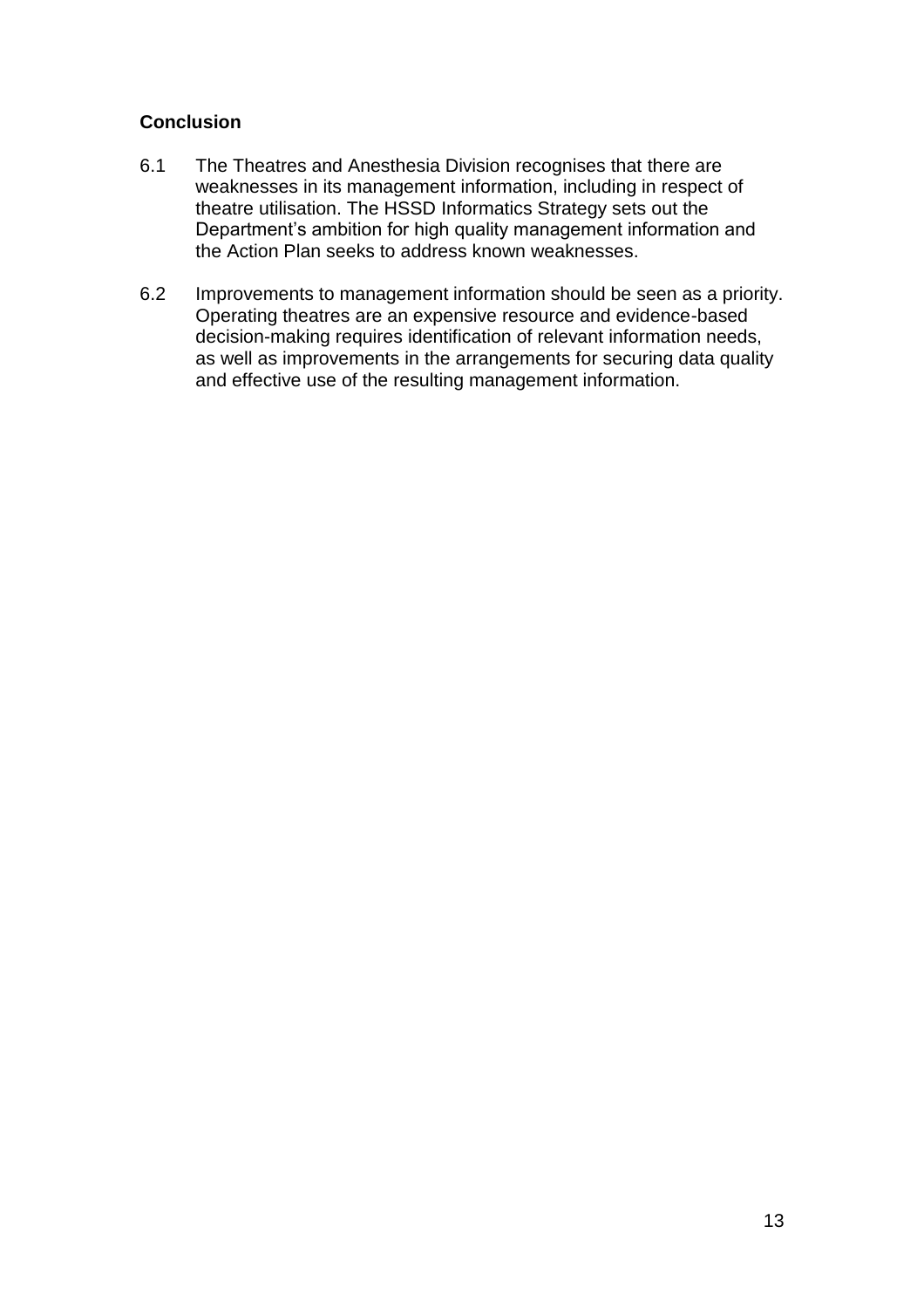## **Appendix 1 Summary of Recommendations**

- **R1** Update the Theatres and Anesthesia Division Business Plan to:
	- Align objectives clearly to HSSD Business Plan objectives; and
	- Include appropriate outcome-focused objectives.
- **R2** Identify appropriate KPIs measuring economy, efficiency and effectiveness.
- **R3** For each KPI set appropriate targets and tolerances to support delivery of objectives.
- **R4** Develop and utilise management information reporting capability for the Endobase Olympus system used in the endoscopy suite.
- **R5** Establish and reinforce clear accountabilities for the completeness and accuracy of data entry.
- **R6** Further develop and utilise TRAKcare's management information reporting by:
	- Establishing and implementing a 'minimum data set';
	- Adopting clear data definitions in all areas; and
	- Establishing mandatory data and information fields.
- **R7** Implement arrangements for promoting and testing the quality of data.
- **R8** Establish and implement arrangements to actively collect softer information from all relevant staff groups about operating theatre utilisation in order to feed management information.
- **R9** Collect information on gaps between patients during lists and amend the calculation of the utilisation rate performance indicator to account for this 'lost' time.
- **R10** Amend the calculation of the utilisation rate performance indicator to reflect actual available time in each theatre for each calendar month.
- **R11** Agree performance information required for Theatre 4 and other emergency activity, implement systems to collect it and routinely prepare an appropriate performance indicator.
- **R12** Disseminate relevant management information more widely and provide training on its use.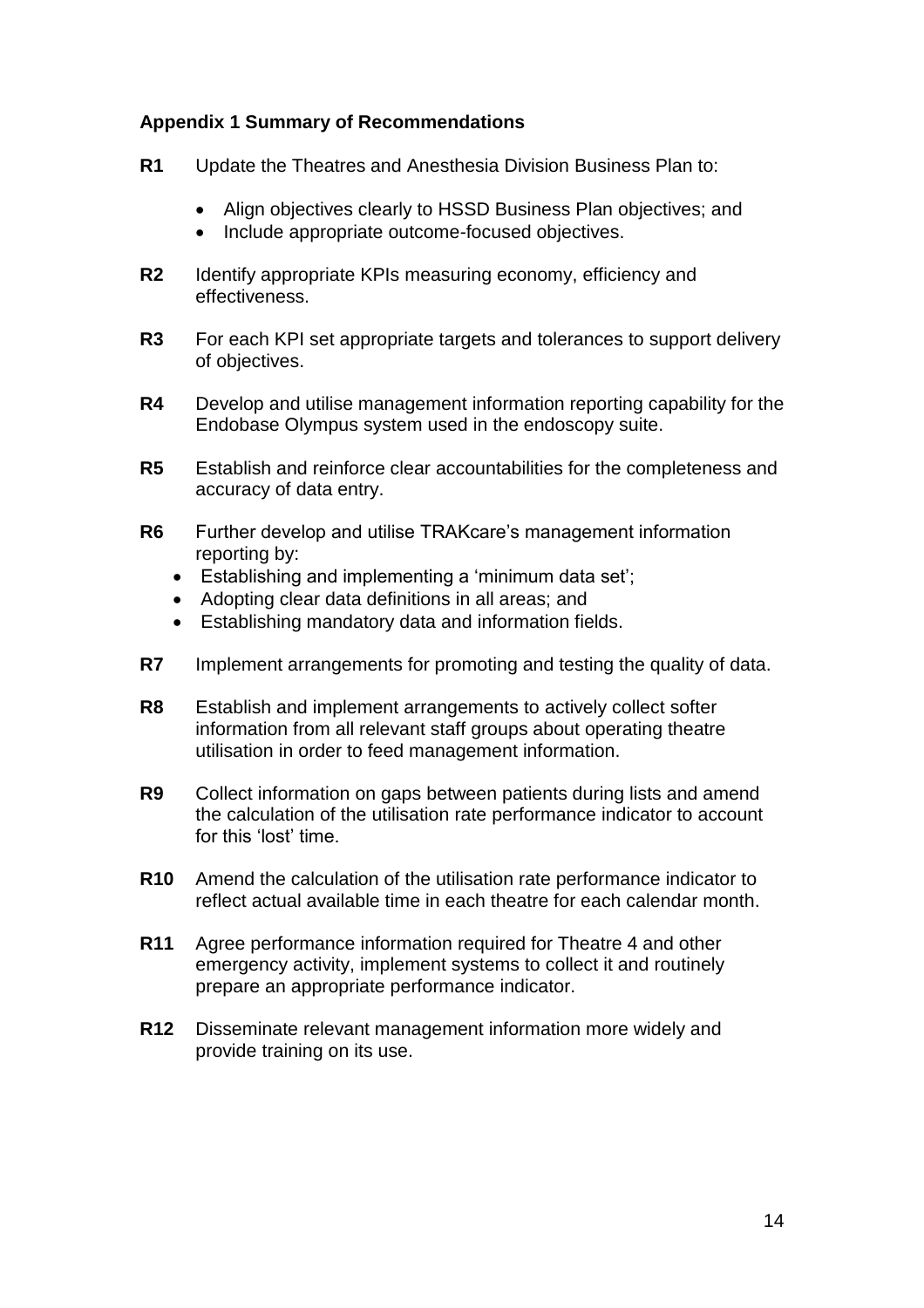- **R13** Review KPIs to align with business needs, including considering:
	- Introducing a KPI for early finishes and short lists;
	- Amending KPIs to help monitor and manage specific issues e.g. by reporting 'Did Not Attends' and 'cancelled patients' separately; and
	- Disaggregating some KPIs to specialty level.
- **R14** Use the full potential of data from TRAKcare, including to calculate consultants' typical procedure times, to inform scheduling of patients for theatre.
- **R15** As data quality improves, expand the use of data and management information to inform longer-term decision-making.
- **R16** Prioritise development of the capacity to use cost information alongside activity information to inform decision-making.
- **R17** Ensure decisions on the future requirements for, and use of, operating theatre capacity are made - and where necessary revisited - using high quality theatre utilisation information.